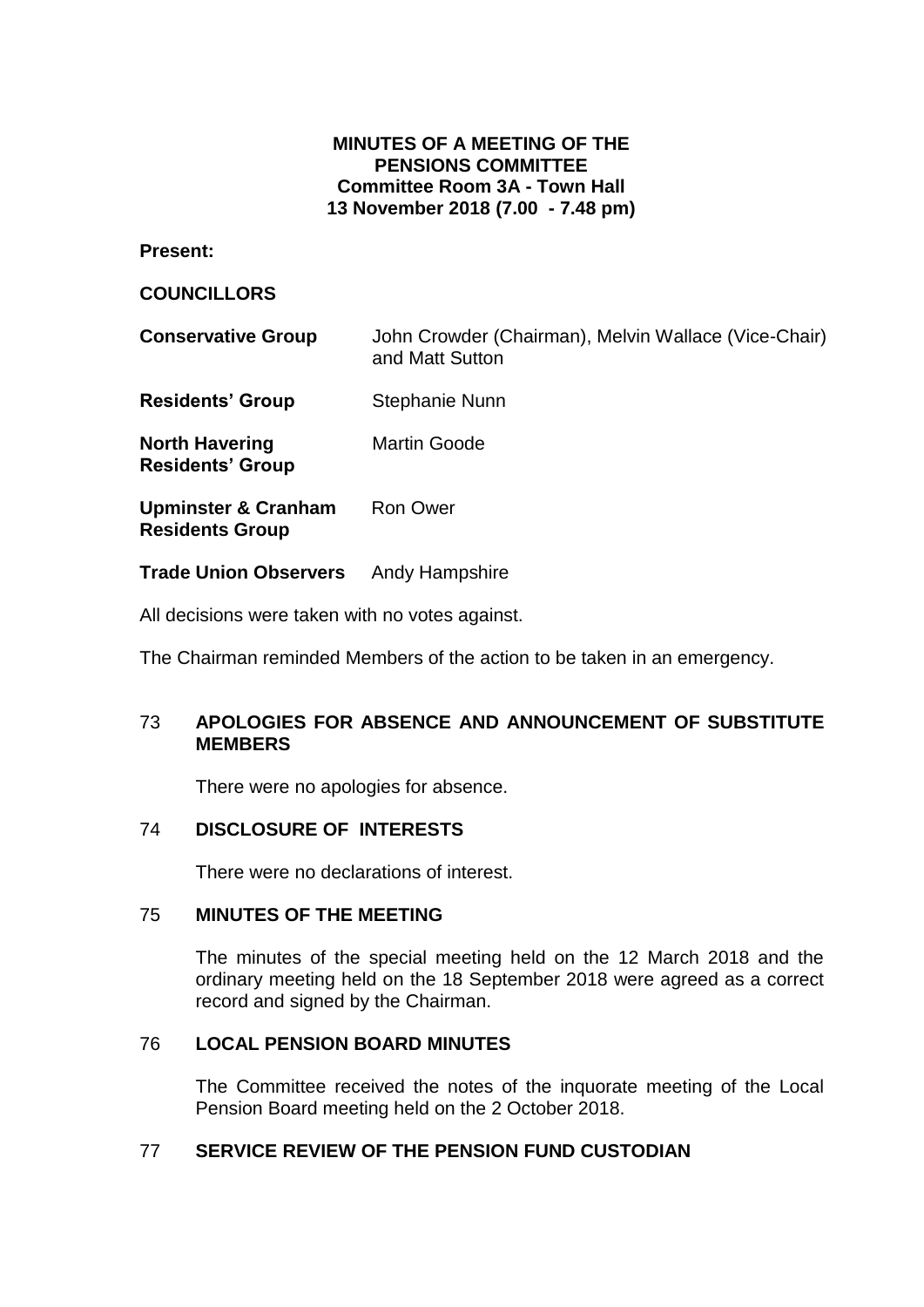The Committee received a report which reviewed the performance of the Custodian, State Street, for the period October 2017 to September 2018.

Officers were satisfied with the safe keeping and custody functions provided by State Street custodians. Officers were further satisfied with the overall investment accounting and reporting functions but officers would work with State Street to ensure that improvements to the level of service with regard to the accounting and reporting functions were improved.

# **RESOLVED:**

**That the views of officers on the performance of the Custodian, be noted.**

### 78 **INVESTMENT ADVISOR SERVICE REVIEW**

The Committee received a report which reviewed the performance of the Investment Advisor, Hymans, covering the period October 2017 to September 2018. Due to the expiry of the existing contract, the report provided members with an update as to the procurement arrangements for a new investment Advisor contract.

### **RESOLVED: That**

- **i) The views of officers on the performance of the Investment Advisor, be noted.**
- **ii) Officers resume the procurement process for the Investment Advisor for the Pension Fund through the LGPS National Framework for Investment Management Consultancy Services.**

# 79 **REVIEW OF THE PENSION FUND ACTUARY SERVICES 10 OCTOBER 2017 - 30 SEPTEMBER 2018**

The Committee received a report which reviewed the performance of the Actuary from the 1 October 2017 to 30 September 2018.

The Havering Pension Fund joined the Croydon Framework in 2015 to obtain Actuarial and Benefits Consulting Services. Hymans Robertson was the appointed Actuary under this framework agreement and that contract expired on the 31 March 2018. The Fund appointed Hymans Robertson under Lot 1 (Actuarial Services). The contract commenced on the 16 July 2018 and would terminate on the 15 July 2023 with an option to extend up to a further two years to 15 July 2025 if required.

#### **RESOLVED:**

**That the views of officers on the performance of the Actuary during the period 1 October 2017 to the 30 September 2018, be noted.**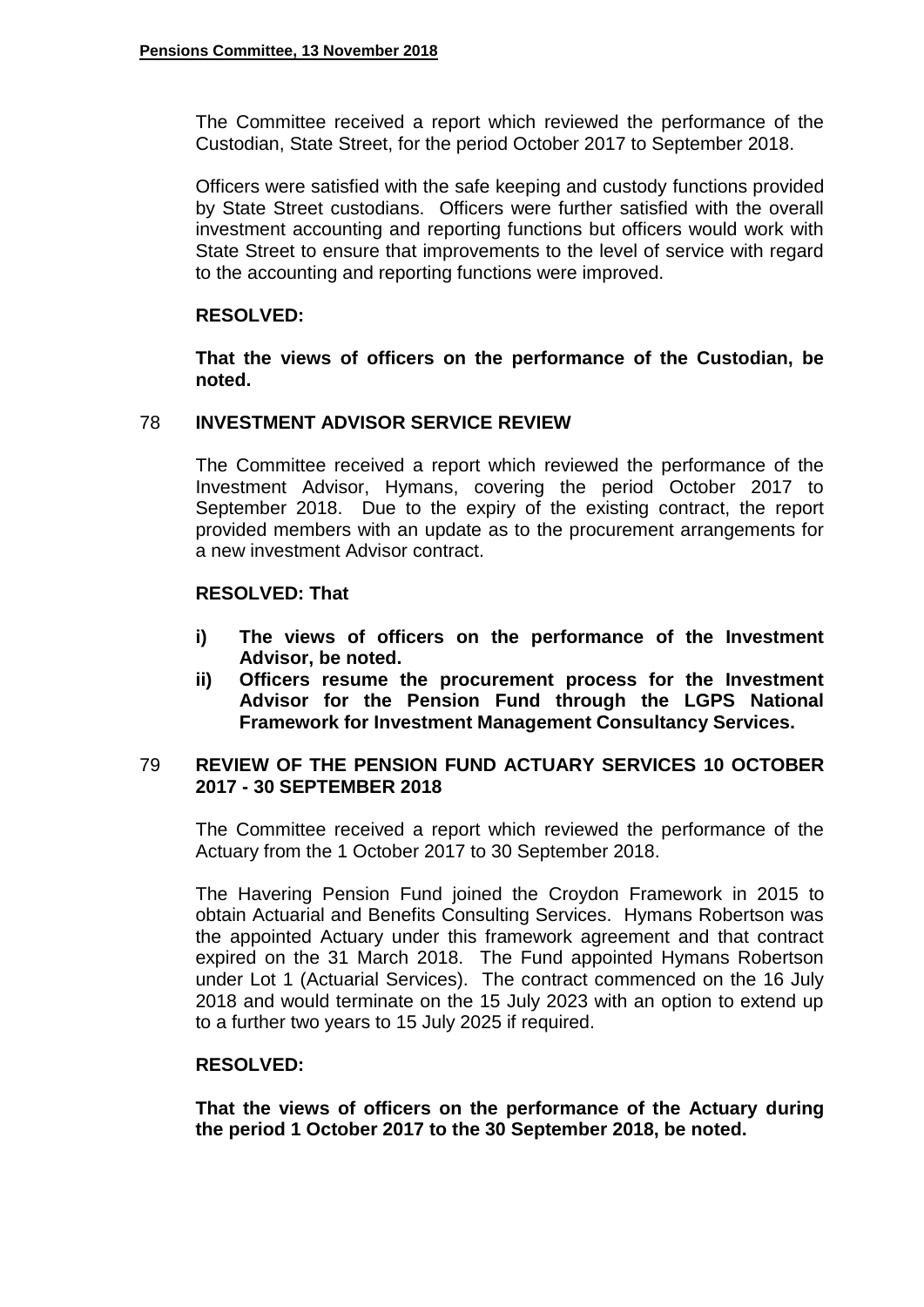#### 80 **REVIEW OF GOVERNANCE COMPLIANCE STATEMENT**

The Committee received a report which set out the pension fund's draft Governance Compliance Statement for November 2018 and highlighted where changes might be required.

It was highlighted that Principle B Representation Item (a) (iii) was noncompliant. Members had previously considered whether or not to employ the services of an independent professional observer to participate in the governance arrangements and decided against it on the basis that the current monitoring arrangements were sufficient for the size of the fund.

### **RESOLVED:**

**That the Governance Compliance Statement, as amended at Appendix A, be agreed.**

### 81 **WHISTLEBLOWING REQUIREMENTS OF THE PENSIONS ACT**

On the 6 April 2005, the whistle blowing requirements of the Pensions Act 2004 came into force. The basic requirement of this law was that nearly all persons who were involved with a pension scheme had a duty to report as soon as reasonably practicable to the Pensions Regulator where they had reasonable cause to believe that there had been a breach of law relevant to the administration of the scheme which was likely to be of material significance to the Regulator.

There had been no possible breaches reported to the named officer for reporting issues to within Havering which was the Chief Operating Officer/ Statutory 151 Officer. Consequently no reports had been made to the Regulator.

#### **RESOLVED:**

**That the results of the annual review and that no breaches had been reported, be noted.**

#### 82 **PENSION FUND RISK REGISTER**

The Committee received a report which introduced the Pension Fund Risk Register 2018, which detailed the potential risks that the Fund was exposed to, that the Pensions Committee should be aware of, and the controls in place to manage these risks.

It was recognised that it might not be possible to eliminate all risks but accepting and actively managing risk was crucial to fulfilling the governance of the fund. All risks would be regularly reviewed to ensure that they remained appropriate and that the controls were in place to manage risks where feasible.